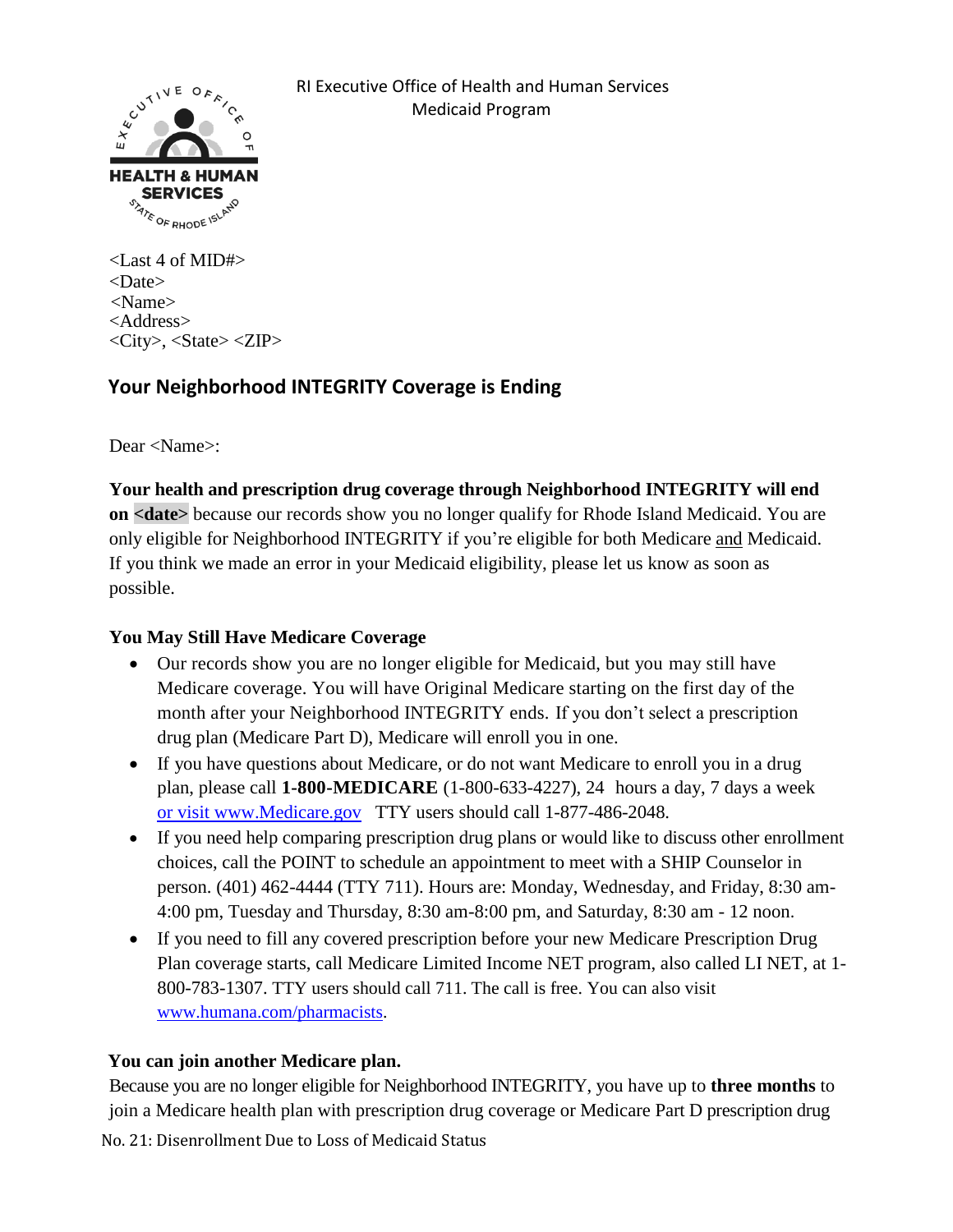plan. After you have enrolled in a Medicare health plan with prescription drug coverage or Medicare Part D prescription drug plan, your new Medicare coverage will begin the 1st day of the following month.

#### **How do you make changes to your Medicare coverage?**

You can change your Medicare health plan or Medicare Part D prescription drug plan. These changes can be made from October  $15<sup>th</sup>$  through December  $7<sup>th</sup>$ , each year or you can also make changes if you meet certain special exemptions. If you want to join a Medicare health plan or Medicare Part D prescription drug plan or have questions about Medicare visit [www.Medicare.gov,](http://www.medicare.gov/) or call toll-free number 1-800-633-4227 (1-800-MEDICARE) 24 hours a day, 7 days a week. TTY users should call 1-877-486-2048.

## **If You Think There Is An Error With Your Medicaid Eligibility**

Based on our current information, Neighborhood INTEGRITY can only cover your health and prescription drugs until <date>. If you think you might still qualify for RI Medicaid. For more information about Medicaid Coverage, please call the Rhode Island Department of Health and Human Services, 1-855-MY-RIDHS (1-855-697-4347), TTY 711 or contact your local DHS Office.

If you get your Medicaid back within 60 days from the date of this letter, you will be enrolled back into Neighborhood INTERGRITY starting the month after you get Medicaid again. You'll have all of the same services you had before, have the same care coordinator, and be able to see all of the same providers.

If you **don't** want to be enrolled in Neighborhood INTERGRITY, you have other choices, including:

• **Keep your current Medicare coverage or a similar option.** Call the Medicare-Medicaid Plan Enrollment Line at 1-844-602-3469, (TTY 711), Monday- Friday, 8:00 am – 6:00 pm and tell them you don't want to be in Neighborhood INTERGRITY (you want to "opt out"). They can help you find out how to keep your current coverage or talk to you about similar choices available to you. The call is free.

### **Appeals Rights and Deadlines**

You have a right to a hearing if you disagree with a decision we have made. You have 30 days from the date you receive this letter to request an appeal. If you do not request an appeal, you may lose the right to a hearing. Please see the enclosed appeal form for complete instructions.

If you need help in person or to hand deliver your appeals form, please go to a local Rhode Island Department of Human Services (DHS) Office.